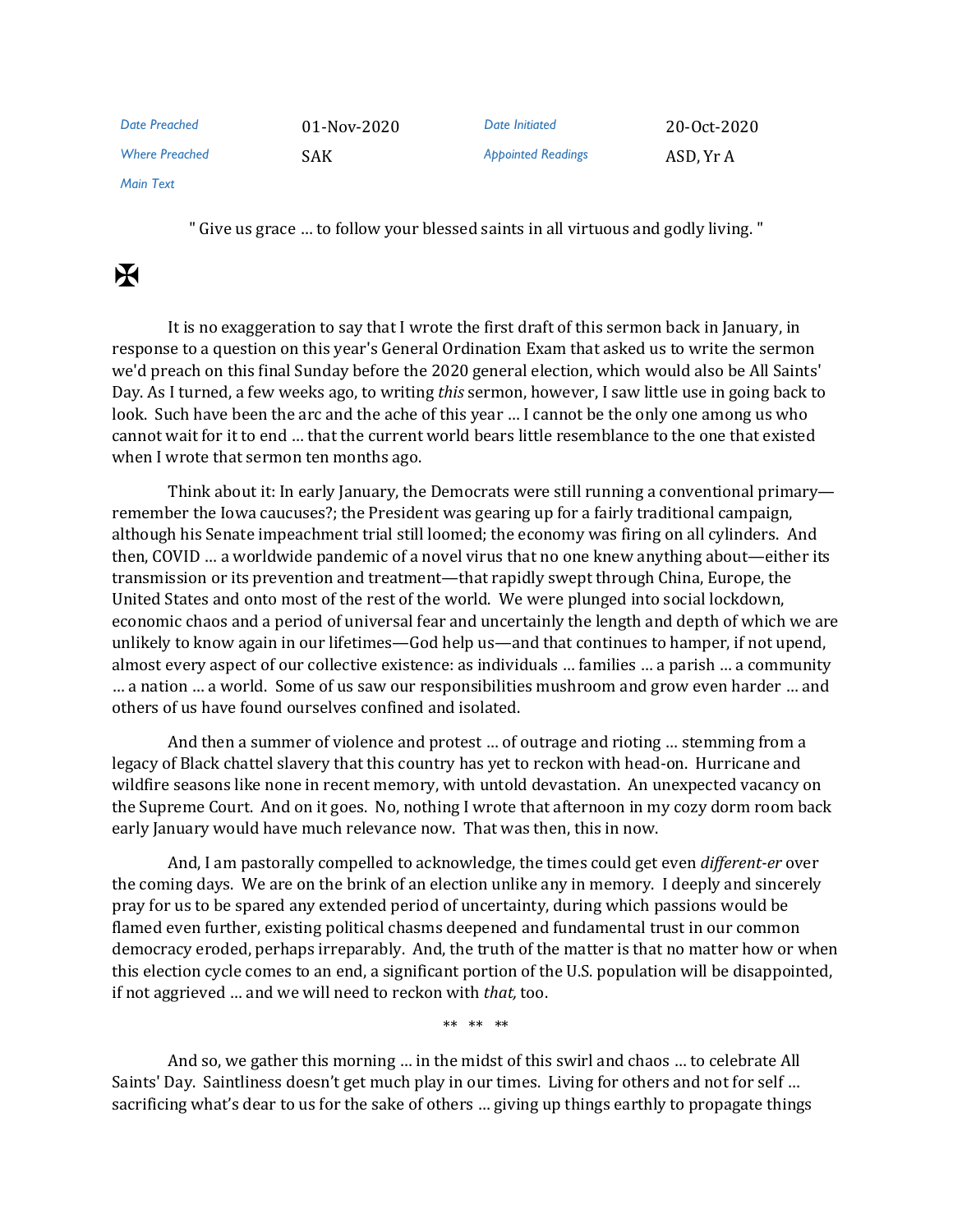spiritual … these are not values consonant with our consumerist culture. Jesus' call—His foremost teaching in the Beatitudes—is saintliness. "Blessed"—that is, saintly—"are the meek … those who hunger for righteousness … who are merciful … who are peacemakers … who are persecuted for righteousness' sake." To follow Chris is to aspire to live as a saint.

Our tradition is replete with models of saintly living. Tomorrow, All Souls' Day, we will commemorate all Christians … including those beloved to us … who have died *in* the faith; into the arms of Christ ... may they  $\mathcal F$  rest in peace. Today, however, we specifically celebrate all those Christian saints—both those known to the Church and those known only to God. All those who have died *for* the faith: a selfless, life-giving biological death as a martyr, like St Stephen's stoning or the Martyrs of Memphis in the 1870s… or a selfless, life-giving spiritual death through a sacrifice of living, like Mo Theresa's relentless ministry to the poor in Calcutta or St Francis' chosen poverty. For millennia, the saints of the Church have chosen to drown themselves in the surging, seething waters of this world's chaos … and, as we just heard from St John, they have risen again in glory, to stand before the throne of Christ.

Drowning in the waters of death … and rising again into glory: This should remind of us something. For that is *exactly* the image of our baptism into the life of Christ and His Body, the Church. Although these days we often rather anemically drip a few drops of water on an infant's forehead from a font more a work of art than a swiftly flowing river … still … the action of baptism—the *thrust*—is our being cast into the waters and drawn back up again: of renouncing our allegiance to sin and being carried, irrevocably, into the arms of Christ. Our baptisms echo the choices the saints have made: To be baptized is to decide to turn our backs on the earthly cares of this life … and live out the *eternal* cares of all-loving Christ.

\*\* \*\* \*\*

We're up to our eyeballs in the *swirling chaos* aspect of baptismal saintliness, aren't we? We are practically drowning, it seems, in worldwide disease, disruption, uncertainty and apprehension. Being so close to touching bottom, to sinking in conflict and sorrow, we are compelled to ask: What is the *upward* path? How can we seek to rise again … not yet into our eternal *heavenly* sainthood, but into the glory of the saintliness Christ calls us to in *this* life?

Again, our baptisms show us the way: In the same sacrament that washed us clean of all sin … that made sure the world's chaos will not forever defile us … we made several vows.

- As baptized Christians, we renounce evil and commit to Christ, come what may, to bring this world closer to the ideal of the God Who created it.
- We profess unshakeable belief in the being and ongoing activity of the Father, the Son and the Holy Spirit,

Whose providence and care are our common hope.

- We pledge to be in fellowship, to worship and to pray, and to let the *outgrowth* of these acts color our every other act.
- We forswear evil and when, inevitably, we fall into sin, we promise to repent, which is both to acknowledge our flawed humanity … and prevent its flaws from destroying the whole world.